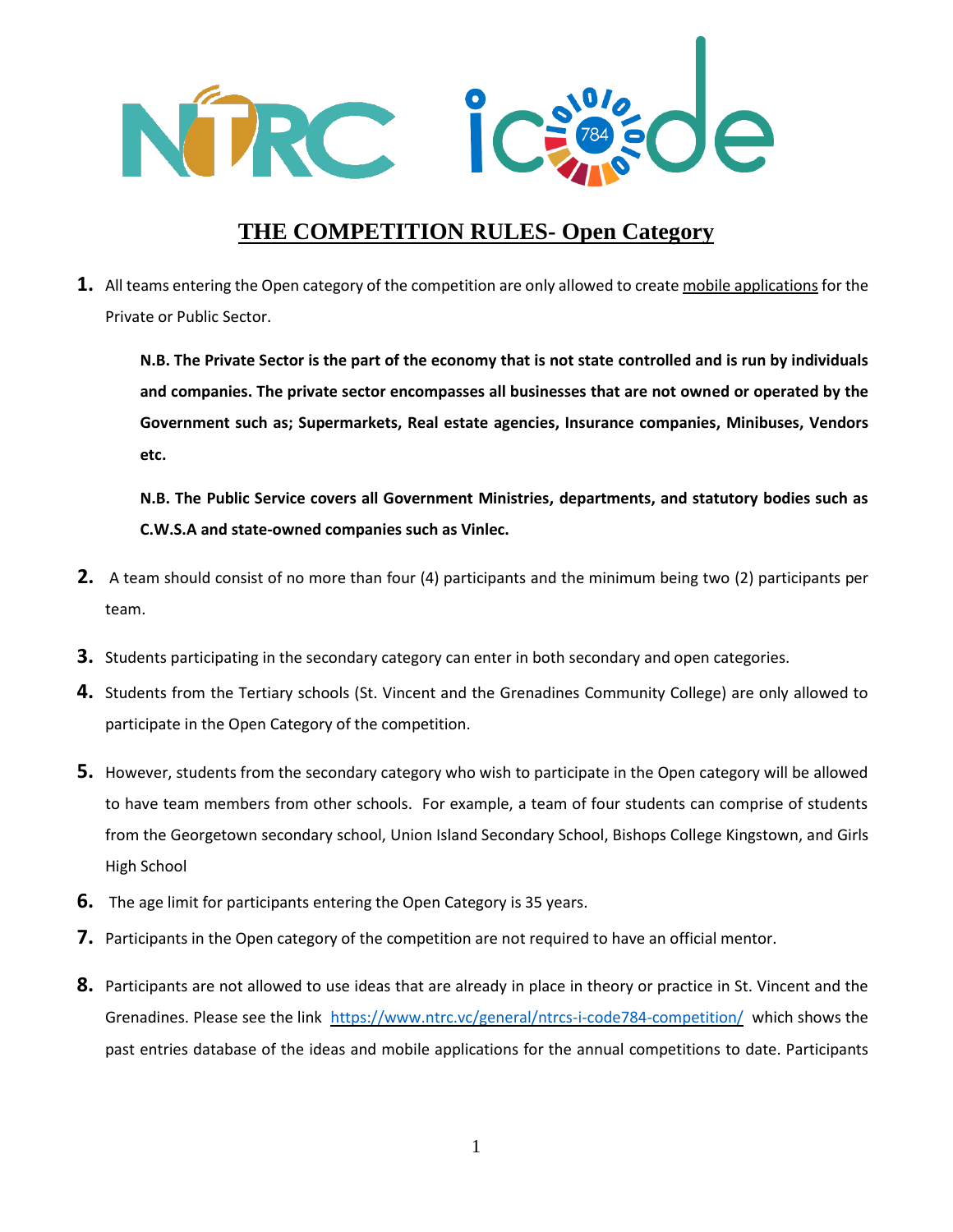are required to view the past entries database to avoid any duplications of entries and to guide you on how to make your presentations during the competition.

- **9.** Participants are required to visit the business of their choice in the Private sector or department in the public sector to which their Project Ideas / Mobile Applications apply and conduct their research to properly present their findings. Participants must display a keen understanding of the business in the Private Sector or department in the public sector to which they are proposing the change to be made to.
- **10.**The NTRC will not be covering the costs for NON-STUDENTS from the Grenadine Islands who make it to the finals to visit a business/department to conduct their research. All costs will be incurred by the non-students to visit the business/department to conduct their research. Please note that all participants in the competition MUST visit the business of their choice in the private sector or department in the public sector to conduct their research.
- **11.** In the interest of protecting the rights of the participants, registration forms which consist of copyrights protection must be signed and completed in full. This will allow the participants to sell, lease or license their Mobile Applications to any person or entity or continue to use or develop the Mobile Application in any format after it has been submitted and implemented.
- **12.** All visual aids used in the form of PowerPoints etc. must be submitted by 9:00AM on the morning of the day before the event to the NTRC's Office. Teams who fail to do this will not be allowed to participate in the Competition.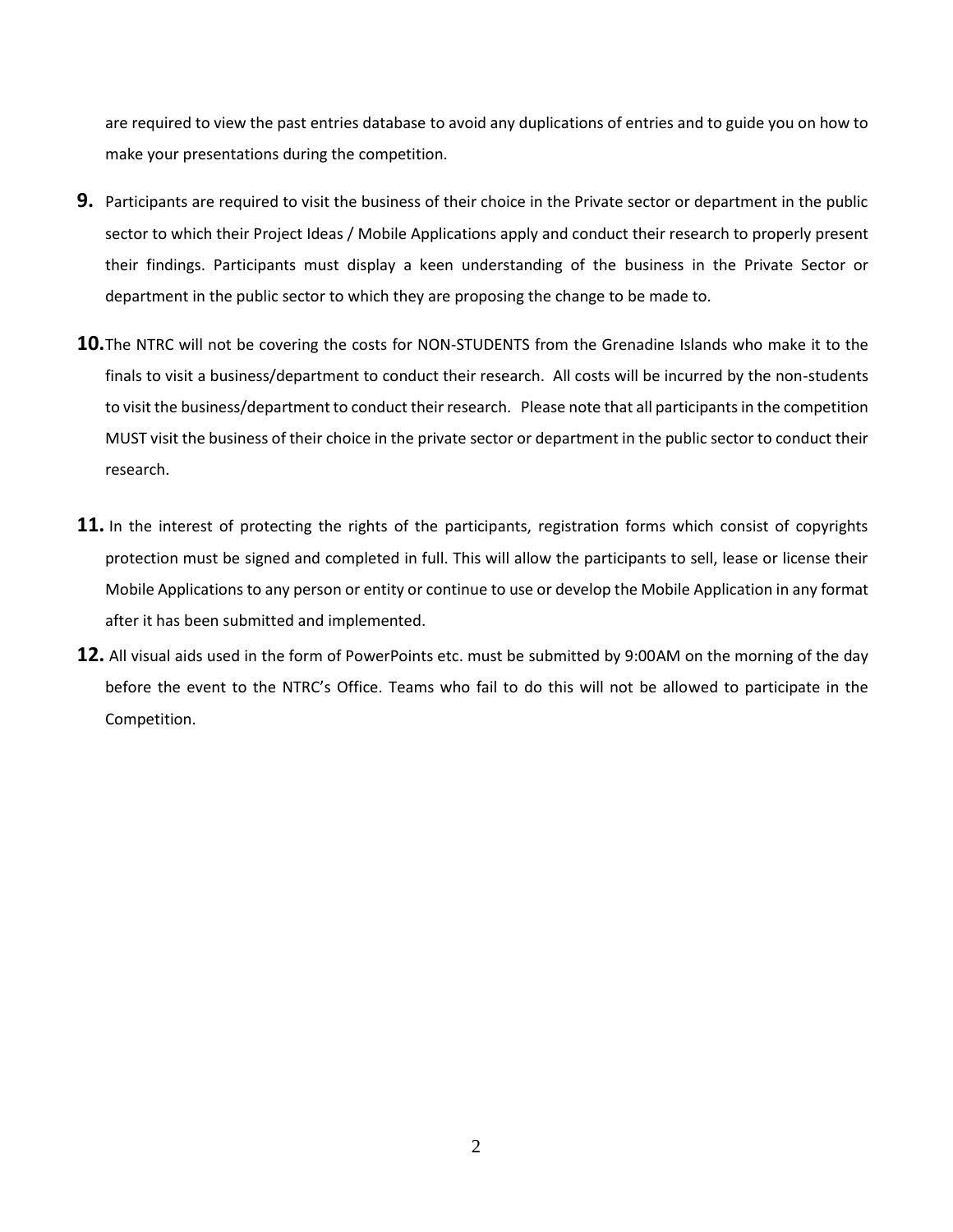## **Guidelines for presentations for the Preliminary and Finals Phase of the competition:**

- **13.**The following are the guidelines for making your presentations for **the Open Category** for the **preliminary phase** and **finals phase** of the competition:
	- *a) Each team has 7 minutes to present*
	- *b) A buzzer signals the beginning of the presentation*
	- *c) After 5 minutes have passed, another buzz will be sound*
	- *d) When the 7 minutes are up, two buzzes will be sound*
	- *e) If the team is not yet finished after 7 minutes have elapsed then they will be allowed to continue, however at the 8 minutes mark three buzzes will be sound to alert the team that they have to stop their presentation*
	- *f) After the initial presentation there will be a 5-minute round of questioning from the panel of judges.*
	- *g) A buzz would signal the beginning of this round of questioning and after 4 minutes have passed another buzz would let the judges know that they should not ask any more questions. However, if a team is answering a question they will be allowed to finish.*
	- *h) A buzz would then signal the end of this round of questioning.*
- **14.**The following are the guidelines for submission of presentations for **the Open Category** for the **Finals** of the competition:
- 1. Participants from the Open category must prepare a prototype of their mobile application. The Mobile Applications should be submitted for use on the following platforms: iOS & Android. Mobile Apps that work on tablets are also eligible for the competition.
- 2. Each team that proceeds to the finals of the competition in the open category will be allowed to display a prototype of their mobile application to the judges within their presentation. Additionally, there will be a 5 minute timeframe for the round of questioning from the judges.
- **15.**The judges' decision is final
- **16.**The following is the judging criteria that will be used at the Preliminary and Final events: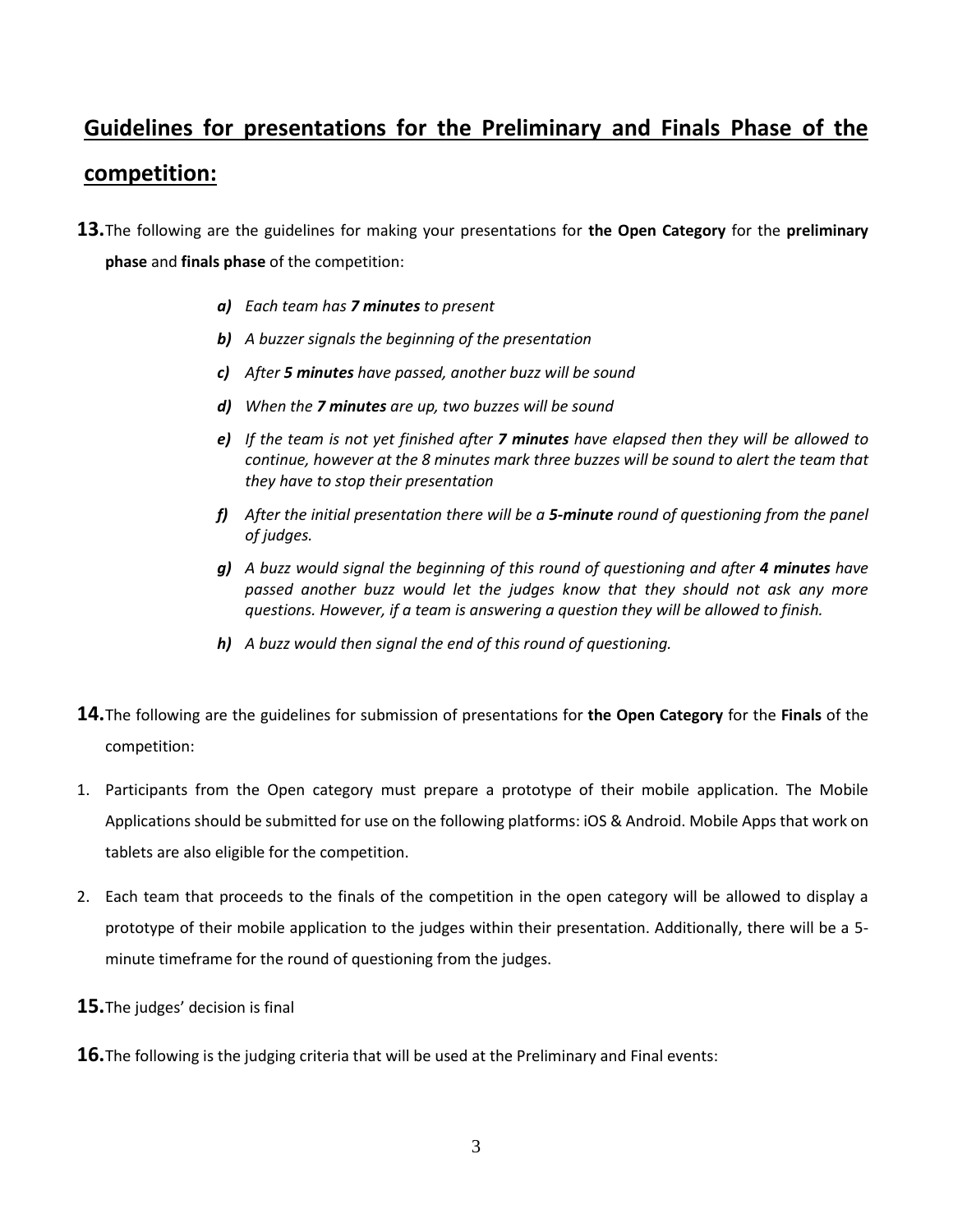The Judging Contest Committee will assign grades to all the solutions presented within the deadline established, that involves a mobile app, according to the table of criteria with their respective weight and grade.

| Preliminary<br><b>Criteria</b>                                                                                                                                                                                                                                                   | Specification                                                                                                                                                                    |    |  |  |
|----------------------------------------------------------------------------------------------------------------------------------------------------------------------------------------------------------------------------------------------------------------------------------|----------------------------------------------------------------------------------------------------------------------------------------------------------------------------------|----|--|--|
| <b>Creativity</b>                                                                                                                                                                                                                                                                | Judges should examine whether the app idea is new, or merely iterating on a<br>previous app. Is the work fundamentally different from existing apps,<br>products, or executions? |    |  |  |
|                                                                                                                                                                                                                                                                                  | Is it a unique technological implementation?                                                                                                                                     |    |  |  |
|                                                                                                                                                                                                                                                                                  | Is it different from mobile apps currently available?<br>٠                                                                                                                       |    |  |  |
|                                                                                                                                                                                                                                                                                  | Would the app alter the way technology is developed and utilized in<br>the future?                                                                                               |    |  |  |
| User's<br><b>Experience</b>                                                                                                                                                                                                                                                      | The app should be designed to be engaging and something fun to interact<br>with. It should also be clear how to achieve tasks that the app is designed<br>for.                   | 25 |  |  |
|                                                                                                                                                                                                                                                                                  | Is it socially and personally appealing, relevant, or exciting?                                                                                                                  |    |  |  |
|                                                                                                                                                                                                                                                                                  | Is the interface clear and simple?<br>٠                                                                                                                                          |    |  |  |
|                                                                                                                                                                                                                                                                                  | Does it work in a way the user would expect?                                                                                                                                     |    |  |  |
|                                                                                                                                                                                                                                                                                  | Are there clear navigations and labels?                                                                                                                                          |    |  |  |
|                                                                                                                                                                                                                                                                                  | Does it have an aesthetically pleasing visual design?                                                                                                                            |    |  |  |
| Solution<br>Participants are expected to display how well their app implements the best<br>solutions to address the problem that they have identified. Also, potential<br><b>Development</b><br>risks and bottlenecks should be identified and how they can work around<br>them. |                                                                                                                                                                                  | 20 |  |  |
|                                                                                                                                                                                                                                                                                  | Is there a clear identification of the problem?                                                                                                                                  |    |  |  |
|                                                                                                                                                                                                                                                                                  | Is there a clear explanation of the app's ability to solve the problem?                                                                                                          |    |  |  |
|                                                                                                                                                                                                                                                                                  | Is the solution relevant to the needs of the target audience?                                                                                                                    |    |  |  |
|                                                                                                                                                                                                                                                                                  | Is the solution technically feasible?<br>٠                                                                                                                                       |    |  |  |
|                                                                                                                                                                                                                                                                                  | Is it equipped with measures to safeguard users and their sensitive<br>information?                                                                                              |    |  |  |

## **Criteria for the Preliminary to does not include the Facebook voting:**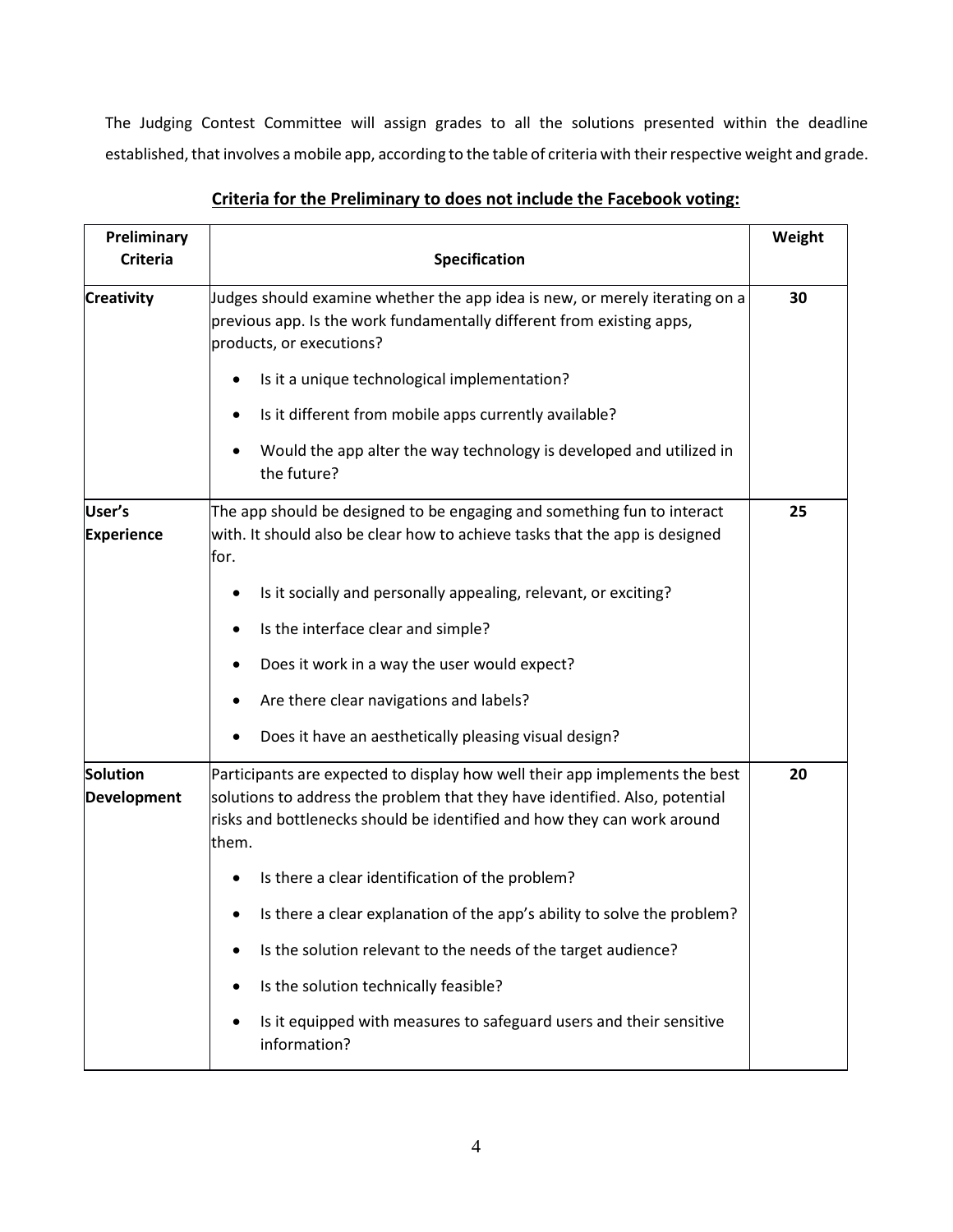| <b>Technology</b>     | This area looks at how ambitious the team has been in terms of the degree<br>of technical ability that was required to implement the solution. Does the<br>solution include any aspect of advanced Technological functionality which<br>includes any of the following?    |  |  |
|-----------------------|---------------------------------------------------------------------------------------------------------------------------------------------------------------------------------------------------------------------------------------------------------------------------|--|--|
|                       | Artificial Intelligence/Machine Learning<br>Virtual Reality/Augmented Reality                                                                                                                                                                                             |  |  |
|                       | <b>Big Data</b><br><b>Cloud Computing</b><br>Internet of Things (IoT)                                                                                                                                                                                                     |  |  |
| <b>Sustainability</b> | This area looks at how the team addresses the sustainability or profitability<br>of the mobile application in terms of the methods used to make updates to<br>keep the application up to date, relevant and sustained. Does the solution<br>involve any of the following? |  |  |
|                       | Is the mobile application for profit or nonprofit?<br>Is it self-sustained or does it require human interference for<br>maintenance?<br>Does it facilitate payment by mobile device / electronic payments                                                                 |  |  |

## **Criteria for the Finals to include the Facebook voting:**

| <b>Finals Criteria</b>   | Specification                                                       | Weight |
|--------------------------|---------------------------------------------------------------------|--------|
| <b>Creativity</b>        | Innovation-originality of the idea<br>$\bullet$                     | 25     |
|                          |                                                                     | 25     |
|                          | Size of the target public benefiting from the solution<br>$\bullet$ |        |
|                          | Impact of the solution in user's life<br>$\bullet$                  |        |
| <b>User's Experience</b> | Mobile application with good use experience<br>$\bullet$            |        |
|                          | Technical feasibility of the solution<br>$\bullet$                  | 20     |
| Solution<br>Development  | Quality and finishing of the solution presented<br>$\bullet$        |        |